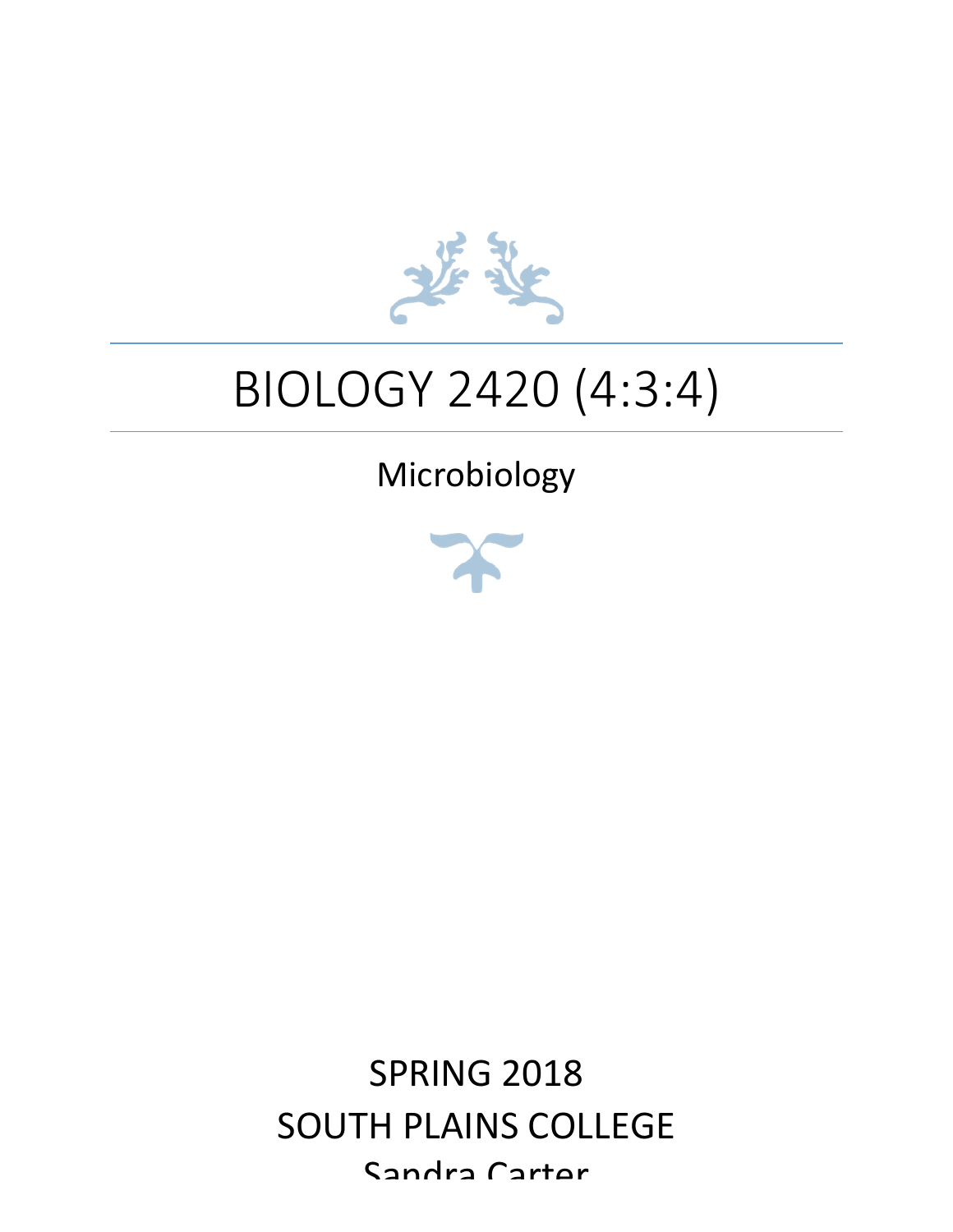### *Biology 2420 Microbiology Spring 2018*

Sandra Carter DVM

Office S146 Levelland MWF/ Office PC 108 Plainview TTh 806-894-9611 ext 2495 E-mail: scarter@southplainscollege.edu 

| <b>Office Hours:</b> |           | Levelland | Monday $1:30 - 2:30$ pm   |
|----------------------|-----------|-----------|---------------------------|
|                      |           |           | Wednesday 1:30-2:30 pm    |
|                      |           |           | Friday 10:30 am- 12:30 pm |
|                      | Plainview |           | Tuesday 2:00-4 pm         |
|                      |           |           | Thursday 2:00-4 pm        |

#### *Course Description*:

Biol 2420 is a general microbiology course that covers the morphology and physiology of microorganisms with particular emphasis on the microbial relationship to disease, pathogenicity, and the immune response.

This course satisfies the requirements for an Associate in Arts and Associate in Science degree as well as requirements for transfer students working toward a Bachelor of Arts degree, Bachelor of Science degree, or certification in the Allied Health profession.

#### *Required Materials*:

Textbook: *D. Anderson, et al. Nester's Microbiology: A Human Perspective, 8<sup>th</sup> edition.* 

Lab Manual: Lammert, John. Techniques in Microbiology. A Student Handbook.

Notes: Available on Blackboard

Lab Supplies: SILVER Sharpie permanent marker Calculator \*\*Safety goggles/glasses

#### *Class Attendance: SPC General Class Attendance Policy*

Students are expected to attend all classes in order to be successful in a course. The student may be administratively withdrawn from the course when absences become excessive as defined in the course syllabus.

When an unavoidable reason for class absence arises, such as illness, an official trip authorized by the college or an official activity, the instructor may permit the student to make up work missed. It is the student's responsibility to complete work missed within a reasonable period of time as determined by the instructor. Students are officially enrolled in all courses for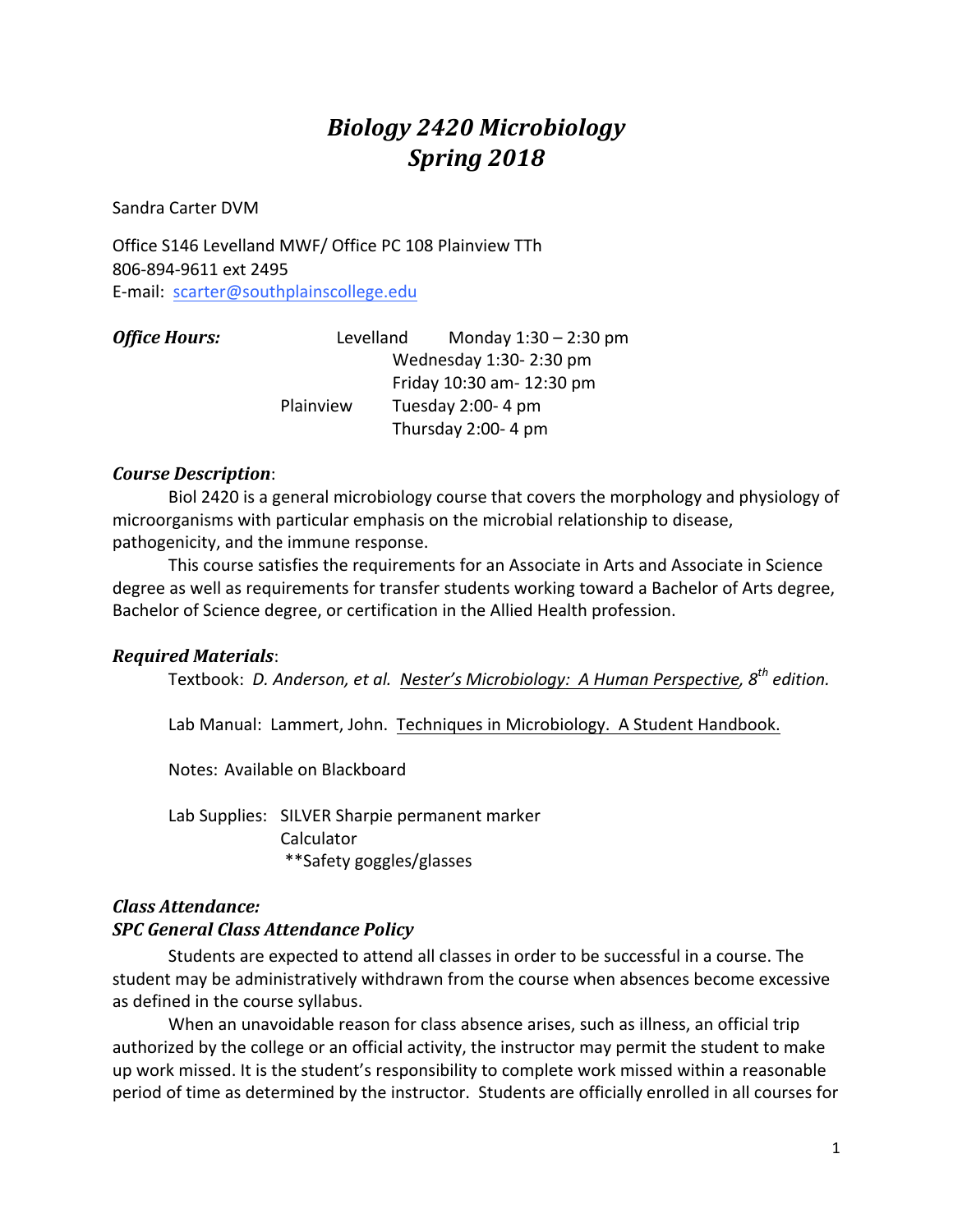which they pay tuition and fees at the time of registration. Should a student, for any reason, delay in reporting to a class after official enrollment, absences will be attributed to the student from the first class meeting.

Students who enroll in a course but have "Never Attended" by the official census date, as reported by the faculty member, will be administratively dropped by the Office of Admissions and Records. A student who does not meet the attendance requirements of a class as stated in the course syllabus and does not officially withdraw from that course by the official census date of the semester, may be administratively withdrawn from that course and receive a grade of "X" or "F" as determined by the instructor. Instructors are responsible for clearly stating their administrative drop policy in the course syllabus, and it is the student's responsibility to be aware of that policy.

It is the student's responsibility to verify administrative drops for excessive absences through MySPC using his or her student online account. If it is determined that a student is awarded financial aid for a class or classes in which the student never attended or participated, the financial aid award will be adjusted in accordance with the classes in which the student did attend/participate and the student will owe any balance resulting from the adjustment. *Biol 2420 Attendance*

Our class meets on Tuesday and Thursday from 4 pm- 6:55 pm. We will meet for lecture and lab during this time period. I will record attendance at the start of each lecture and each lab meeting. Attendance in both lecture and lab is essential for your ability to learn the material presented in this course; therefore, attendance is **MANDATORY**. You may be administratively dropped from the class with an X or an F if you exceed a total of 4 absences (lecture and lab attendance are recorded separately).

I expect you to be prepared for each class meeting by having read the relevant text and lab material. There is a tremendous amount of information pertaining to microbiology that will be covered in the course; however, due to the rapid pace of the course, we will not have time to cover all the information in lecture and lab. Therefore, it is crucial for you to read the chapters in the text!!! I have prepared outlines of the Power Point slides to serve as the framework for the "notes" you take in class- they are **not** complete! They will assist you in following along in lecture and in studying the textbook.

If absence from the class is unavoidable due to illness, funeral, official school function, etc. it is your responsibility to obtain the notes and information we covered in class from a classmate. You will also need to notify the instructor immediately so that any missed class or lab assignments can be completed within 5 days of the absence.

Please arrive to class on time. Two tardies will equal one absence. You may be administratively dropped from the class with an X or an F if you exceed 4 absences total (lecture and lab attendance are recorded separately).

*The last day to drop classes with a "W" is Thursday, April 26, 2018. If you decide to* stop attending class, it is your responsibility to take the proper action to have this *course officially dropped from your schedule immediately, to avoid being administratively dropped (by me for non-attendance)* with an "X" or "F".

*If* you are receiving financial aid, it is your responsibility to visit with your *financial aid advisor to determine how dropping this course will affect your present and future financial aid eligibility.*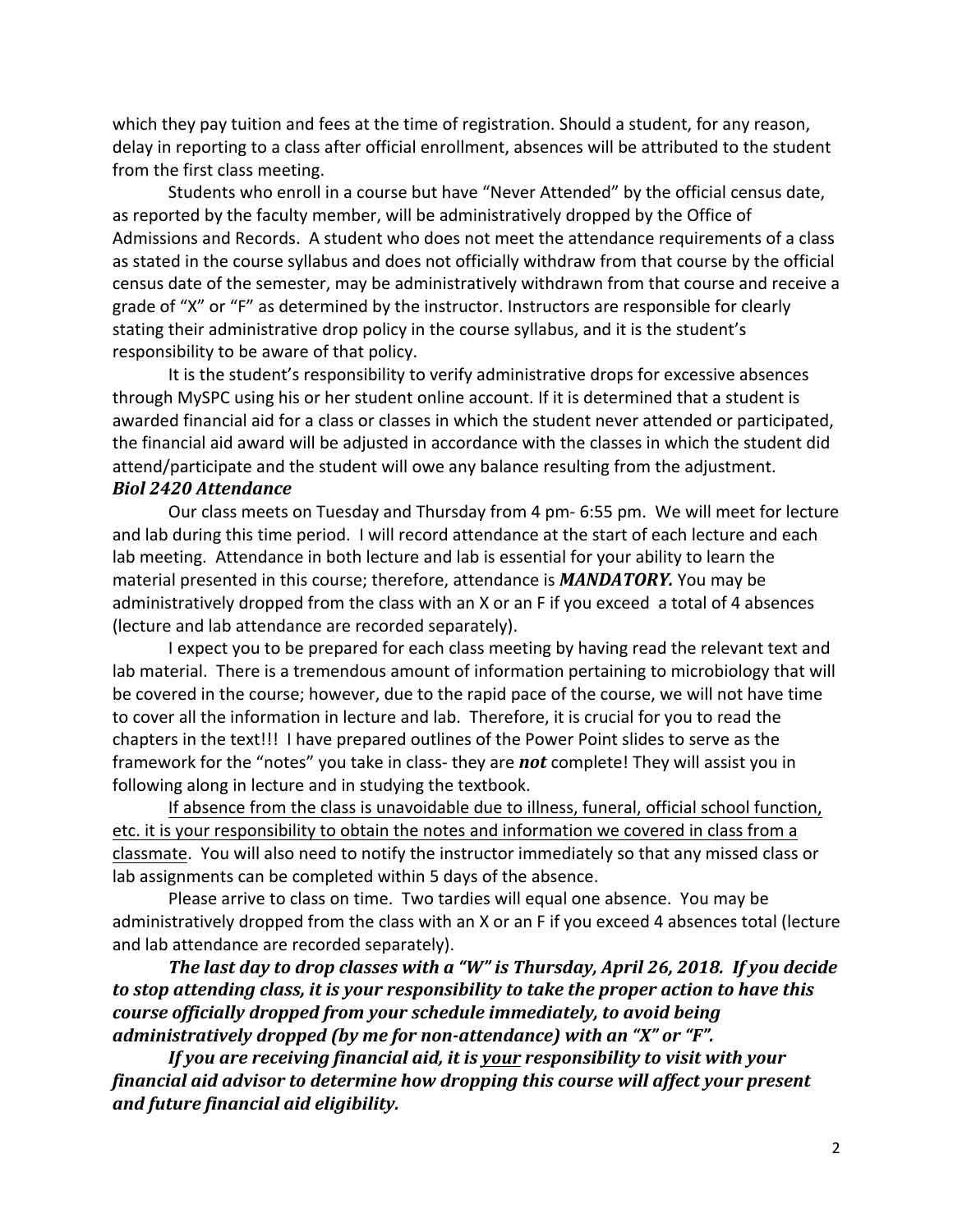For additional information regarding the Spring 2018 semester calendar, *Spring registration schedule and drop/withdrawal policy and procedures, refer to the* **Spring 2018 Class Schedule, which is available from the Admissions and Records office** *or online at www.southplainscollege.edu.* 

For additional information about SPC policies regarding class attendance, drops and withdrawals, academic probation and suspension, academic integrity, student *conduct, student records, etc. please refer to the SPC 2017-18 General Catalog, which is* available from the Admissions and Records office or online at *www.southplainscollege.edu.* 

#### *Grading Policy*:

There will be 5 lecture exams including the non-comprehensive final exam during the semester. Each exam will be valued at 100 pts. Thus the lecture portion of this class will be worth 500 pts.

| Exam 1              | $100$ pts |
|---------------------|-----------|
| Exam 2              | 100 pts   |
| Exam 3              | 100 pts   |
| Exam 4              | 100 pts   |
| Exam 5 (Final exam) | $100$ pts |
| Total pts lecture   | 500 pts   |

The lab portion of the class will be worth 250 pts. There will be two lab exams, each valued at 100 pts and the "unknown" bacteria assigned to you will be valued at 50 pts.

| Lab Exam 1    | $100$ pts |
|---------------|-----------|
| Lab Exam 2    | $100$ pts |
| "Unknown"     | 50 pts    |
| Total pts lab | $250$ pts |

Therefore, the total number of points available in this course is 750, where 2/3 of your grade  $(500 \text{ pts})$  is based on the lecture and  $1/3$  of your grade  $(250 \text{ pts})$  is based on the lab activities.

| Total pts lecture | 500 pts max |
|-------------------|-------------|
| Total pts lab     | 250 pts max |
| Total pts course  | 750 pts max |

The course letter grade will be determined based on your course average as follows:

| Course letter grade | Course Average | Total number of points |
|---------------------|----------------|------------------------|
|                     | >89.5%         | 671-750 pts            |
| B                   | 79.5-89.4      | 596-670                |
| C.                  | 69.5-79.4      | 521-595                |
|                     | 59.5-69.4      | 446-520                |
|                     | < 59.5         | $<$ 446                |

It is your responsibility to keep track of grades earned in the course.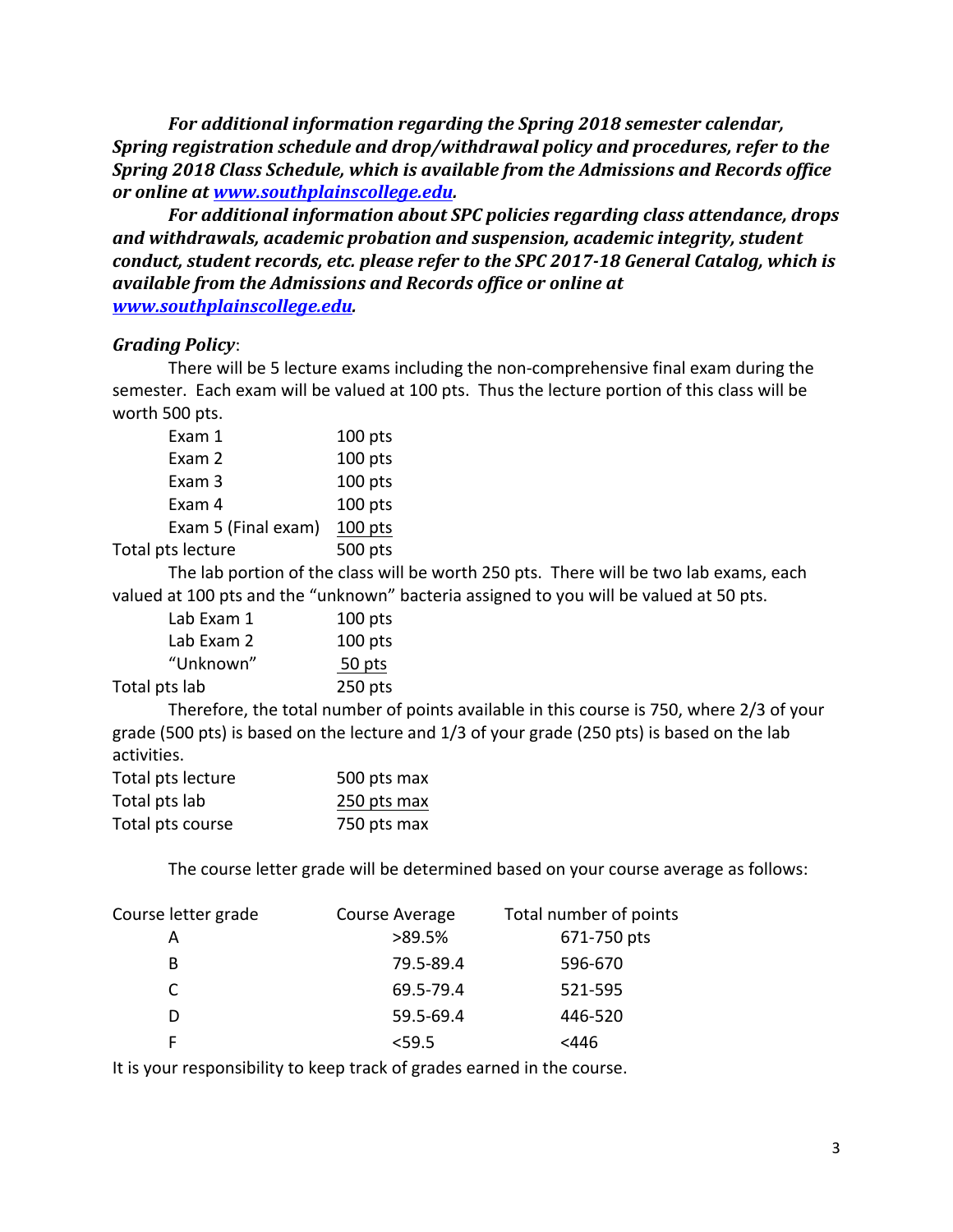#### *Missed Exam Policy:*

All exams should be taken on the scheduled day and class time. However, if you miss a scheduled exam because of extenuating circumstances (illness, death in the family, official school business, etc) you may be able to take a make-up exam. You may be required to provide written proof and the appropriate documentation regarding the absence. The student is responsible for notifying the instructor *within* 24 hours of the scheduled exam about such emergencies. Students may make-up only one exam during the semester, and the make-up exam must be taken within 5 days of the scheduled exam. It will be your responsibility to *make arrangements to be present for the make-up exam. All decisions regarding make-up exams are at the discretion of the instructor.* Make-up exams are often different from the regularly scheduled exams and tend to be more difficult.

A grade of zero for the missed exam will be recorded if these conditions are not met. Any other missed exams during the semester will receive a grade of zero.

#### *Lab Safety:*

Information and instructions regarding safe laboratory procedures and potentially hazardous chemicals will be made available. No food or drinks are allowed in the *laboratories at any time.* 

#### **Students must adhere to the dress code for lab. Any student whose attire does** not meet the dress code standards will not be allowed to participate in lab activities.

#### *Disability:*

Students with disabilities, including but not limited to physical, psychiatric, or learning disabilities, who wish to request accommodations in this class should notify the Disability Services Office early in the semester so that the appropriate arrangements may be made. In accordance with federal law, a student requesting accommodations must provide acceptable documentation of his/her disability to the Disability Services Office. For more information, call or visit the Disability Services Office at Levelland Student Health & Wellness Center 806-716-2577, Reese Center Building 8: 806-716-4675, Plainview Center Main Office: 806-716-4302 or 806-296-9611, or the Health and Wellness main number at 806-716-2529.

#### *Cell phones*:

All cell phones must be turned off so that they do not ring during lecture, and put away so that they are not in view during lecture. *Cell phones will not be allowed in lab, except for the Media Preparation Lab and lab exams.* 

#### *Academic Dishonesty:*

Cheating in any form is inexcusable and will result in serious consequences. If you are caught cheating, you will be dropped from the class with an "F". Students are expected to abide by the code of "Student Conduct" that can be found in the SPC 2017-18 General Catalog at www.southplainscollege.edu. Refer to "Academic Integrity" for definitions of cheating in the SPC 2017-18 General Catalog. Any student found copying another student's work or answers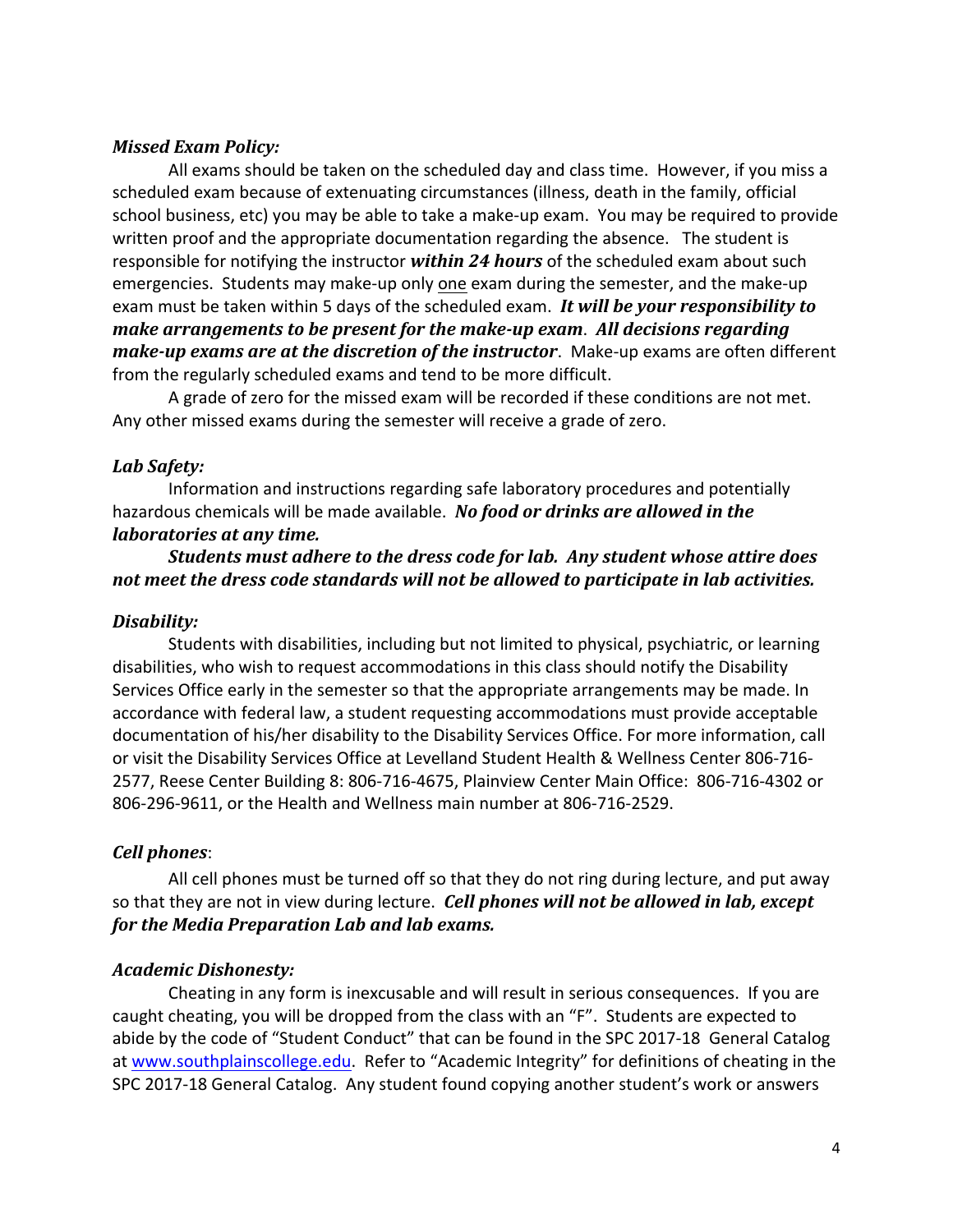will be dropped from the class with an "F". Any student willfully allowing another student to copy his/her work will also be dropped from the class with an "F".

Academic dishonesty will be subject to the maximum penalties allowed by College policy.

#### *Conduct Policy*:

Students are expected to maintain a professional demeanor while in lecture and lab. It is imperative that you exercise common sense, follow instructions, and avoid horseplay while in the laboratory. Safety within the lab is of the utmost importance. Any student whose behavior in the laboratory appears to threaten the safety of his/her fellow classmates, the instructor and SPC staff, will be administratively dropped from the class by the instructor with an "F".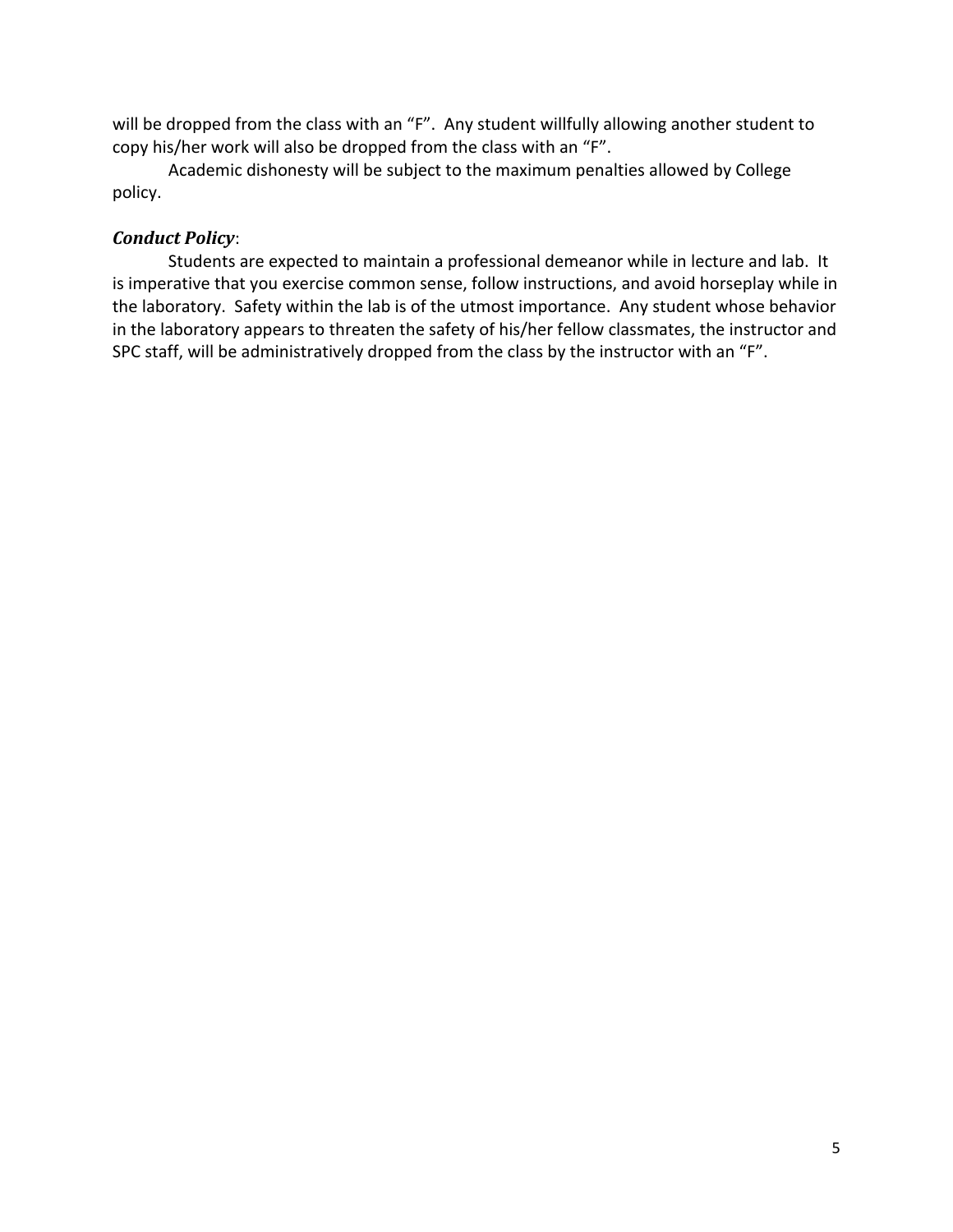## \*Spring 2018 Tentative Lecture Schedule

| <b>DATE</b>   | <b>TOPIC</b>                                 | 8 <sup>th</sup> ed TEXT Reading Assignment |
|---------------|----------------------------------------------|--------------------------------------------|
| 1/16, 1/18    | <b>History of Microbiology</b>               | $(1)$ pp 1-7                               |
| 1/23, 1/25    | Introduction to Microbes                     | $(1)$ pp 10-16 (3) pp 57-59                |
|               | Taxonomy                                     | $(10)$ pp 255-268                          |
| 1/30, 2/1     | <b>Bacterial morphology</b>                  | $(3)$ pp 58-77                             |
|               | Bact. DNA & replication                      | $(7)$ pp 176-190                           |
| 2/6, 2/8      | Bacterial growth<br>Exam 1 2/8/18            | $(4)$ pp 92-104                            |
|               |                                              |                                            |
| 2/13, 2/15    | Viruses-morphology                           | (13) pp 330-335, 343-347                   |
|               | and taxonomy                                 | $(13)$ pp 355-357                          |
|               | Immune System-Innate                         | $(14)$ pp 361-382                          |
| 2/20, 2/22    | Adaptive Immunity                            | $(15)$ pp 385-411                          |
|               | Acquired Immunity                            | $(18)$ pp 456-463                          |
| 2/27, 3/1     | Host-microbe interactions                    | $(16)$ pp 414-431                          |
|               | Epidemiology                                 | (19) pp 477-496                            |
| 3/6, 3/8      | Infectious Dzs-Skin                          | $(22)$ pp 572-580                          |
|               | Exam 2 3/8/18                                |                                            |
| $3/12 - 3/16$ | <b>SPRING BREAK</b>                          |                                            |
| 3/20, 3/22    | Wound infections                             | $(23)$ pp 601-612                          |
|               | Infectious diseases-                         |                                            |
|               | Respiratory system                           | (21) pp 531-541, 543-548, 550-561          |
| 3/27, 3/29    | Infectious diseases-                         |                                            |
|               | Respiratory system (cont.)<br>Exam 3 3/29/18 | (21) pp 531-541, 543-548, 550-561          |
| 4/3, 4/5      | Infectious diseases-                         |                                            |
|               | Digestive system                             | (24) pp 625-635, 639-644, 649-657          |
| 4/10, 4/12    | Food-borne illnesses                         | (24) pp 644-649 (31) pp 809-812            |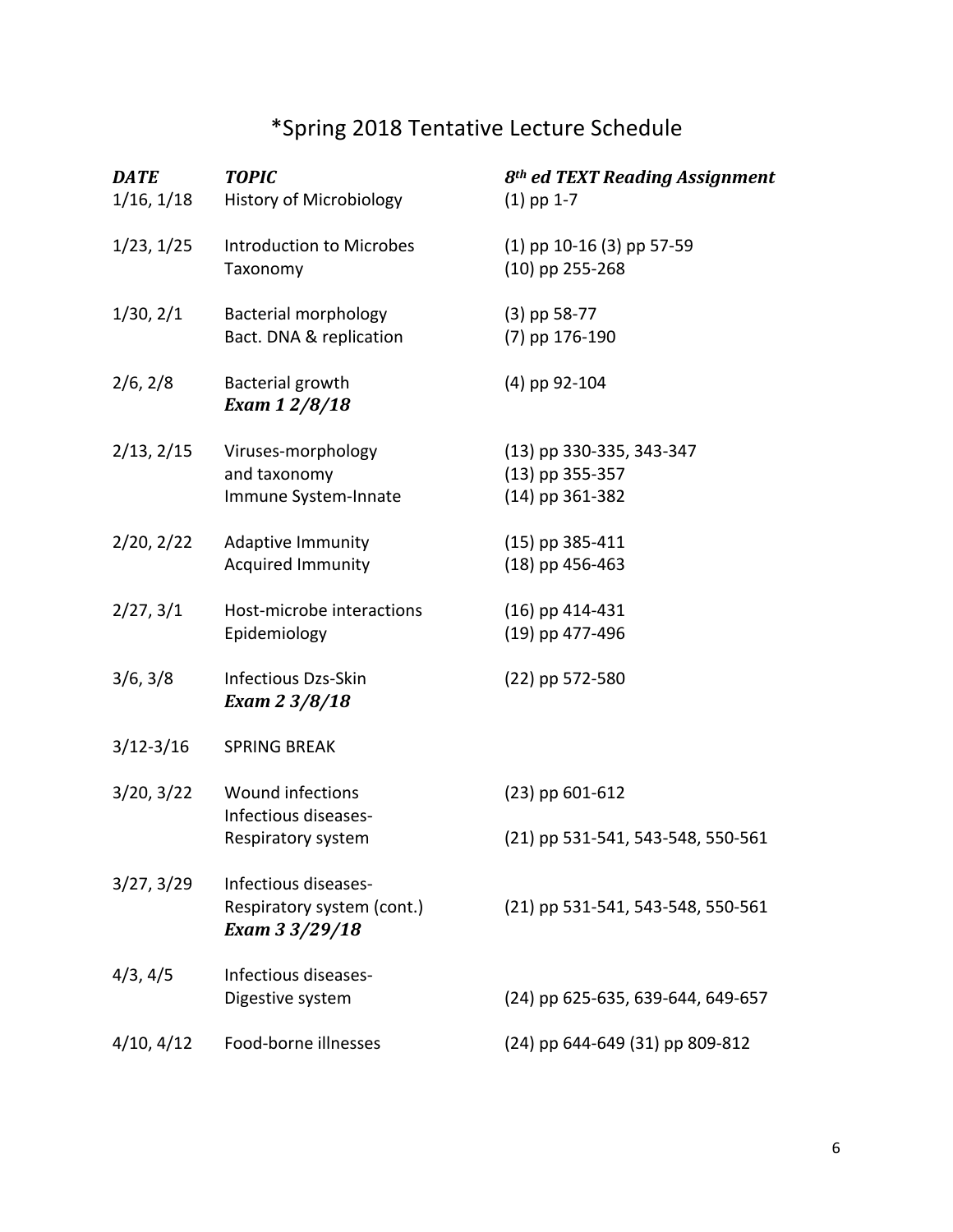| $(26)$ pp 694-698<br>(21) pp 562-563 (26) pp 712-715 |
|------------------------------------------------------|
|                                                      |
|                                                      |
|                                                      |
| Arthropod-borne diseases<br>$(22)$ pp 580-585        |
| (26) pp 705-707 (25) pp 676-679                      |
| $(19)$ p 496 (16) p 414 (21) p 546                   |
| (26) pp 702-703, 721-722                             |
| (27) pp 750-758                                      |
| $(25)$ p 685                                         |
|                                                      |

5/8 *Final Exam 5/8/18 4-6 pm*

\*NOTE: This "tentative" schedule that may be changed as deemed necessary by the instructor!